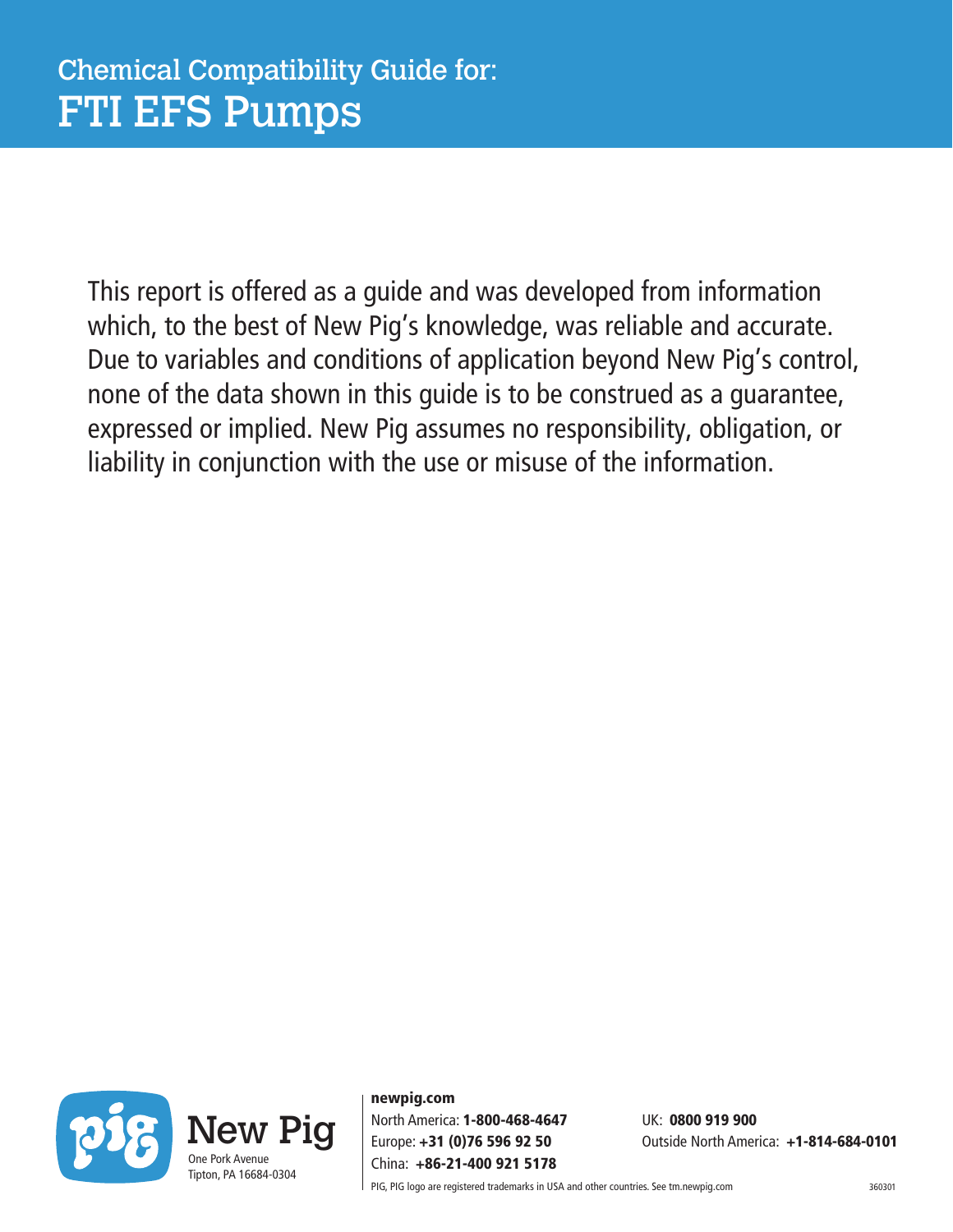

## **Chemical Resistance and Material Selection Guide for FTI Drum Pumps**

The information in the following guide lists the corrosion resistance of the 3 materials available for Finish Thompson drum pump outer tubes. Additional wetted materials will be found inside the pump tube (such as Alloy 625, PTFE, FKM, etc.). Generally, if the outer tube is suitable, these materials will also be suitable. Therefore, pump material selection is based on the outer tube material. Additional information such as fluid viscosity, temperature and motor preference is ultimately required to determine the proper pump and motor models best suited for each application.

This guide is to be considered as a basis for recommendation, but not as a guarantee. Where chemical compatibility is in question, the material should be tested under actual field conditions to determine the best choice. All test data listed is at ambient temperature (72º F) unless otherwise stated. Contact FTI sales with any questions.

| <b>Compatibility Ratings:</b>                                                                          |                                                                                               |  |
|--------------------------------------------------------------------------------------------------------|-----------------------------------------------------------------------------------------------|--|
|                                                                                                        | Recommended                                                                                   |  |
|                                                                                                        | Fair, should be tested under field conditions                                                 |  |
| <b>NR</b>                                                                                              | Not Recommended                                                                               |  |
|                                                                                                        | Unknown, contact chemical supplier                                                            |  |
| $\ast$                                                                                                 | Use only Air or EXP electric motors w/ stainless steel tubes & SPK when pumping<br>flammables |  |
| Note: Whop numping solvents, the TTC Cerics w/ CDV and EVD electric or Air motor is generally the best |                                                                                               |  |

**Note:** When pumping solvents, the TTS Series w/ SPK and EXP electric or Air motor is generally the best choice.

| Tube Construction Material vs. Drum Pump Models (See Table on Next Page for specific systems): |                                    |  |
|------------------------------------------------------------------------------------------------|------------------------------------|--|
| Polypropylene                                                                                  | EFP and PFP models                 |  |
| <b>Stainless Steel</b>                                                                         | EFS, PFS and TTS model             |  |
| <b>Motor Type:</b>                                                                             |                                    |  |
| <b>ODP</b>                                                                                     | Open Drip-Proof                    |  |
| A                                                                                              | Air                                |  |
| <b>TEFC</b>                                                                                    | <b>Totally Enclosed Fan Cooled</b> |  |
| <b>EXP</b>                                                                                     | Explosion-Proof                    |  |
|                                                                                                |                                    |  |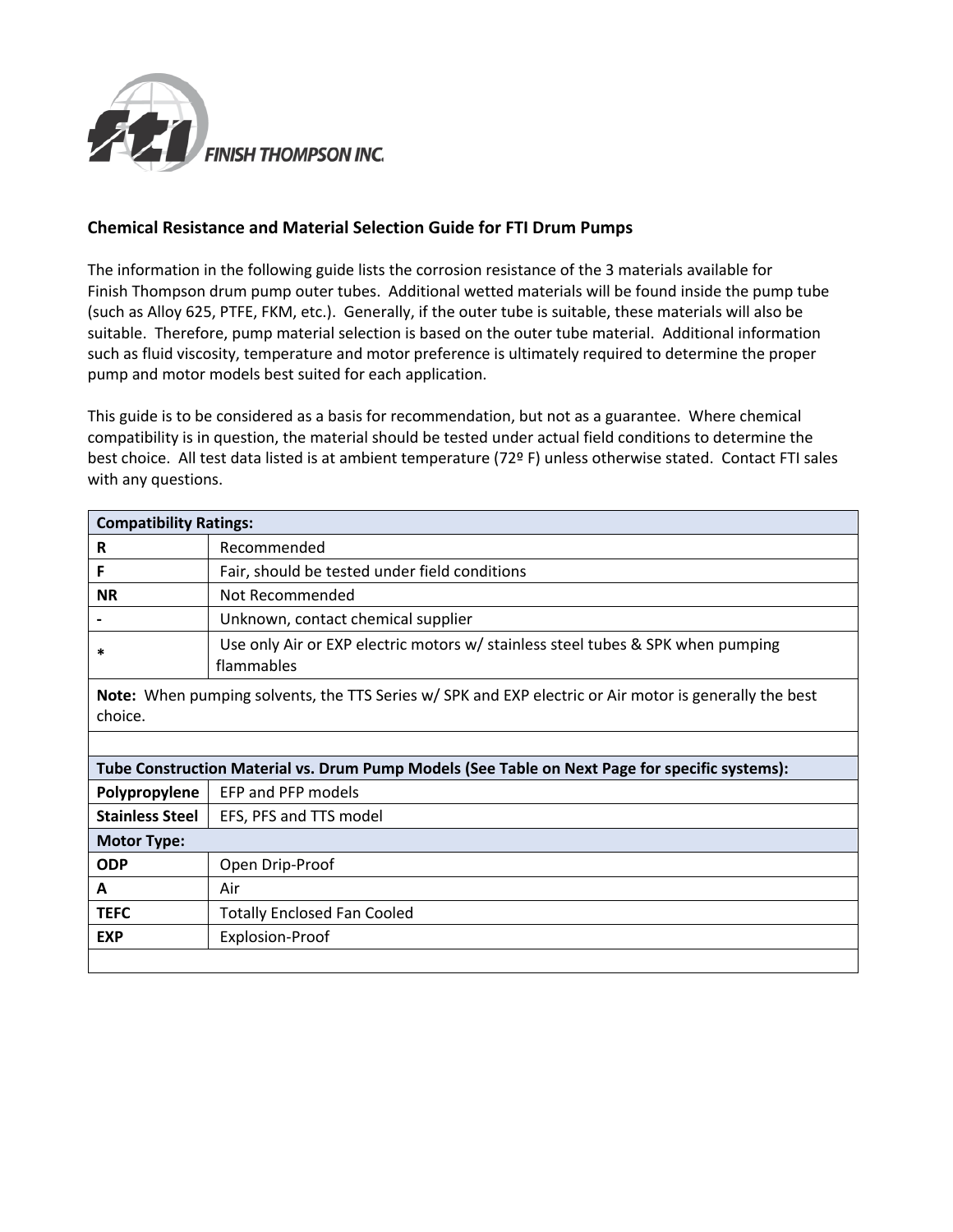| <b>FTI Pump Systems</b> |                                                                     |            |                   |  |
|-------------------------|---------------------------------------------------------------------|------------|-------------------|--|
| New Pig Part #          | <b>Description</b>                                                  |            | <b>Motor Type</b> |  |
| <b>DRM8002</b>          | FTI .33 HP Electric Drum Pump System with EFS Pick-Up Tube          | <b>ODP</b> | Open Drip-Proof   |  |
| DRM8009                 | FTI Lithium Battery-Operated Drum Pump System with EFS Pick-Up Tube | <b>ODP</b> | Open Drip-Proof   |  |
| <b>DRM1424</b>          | FTI EFS Pick-Up Tube                                                | N/A        | N/A               |  |

| <b>Chemical</b>              | <b>EFS</b>   | <b>Motor Type</b> |
|------------------------------|--------------|-------------------|
| Acetaldehyde*                | R            | A, EXP            |
| <b>Acetate Solvents*</b>     | <b>NR</b>    | A, EXP            |
| Acetic Acid, 10-80%          | <b>NR</b>    | ODP, A, TEFC      |
| Acetone*                     | <b>NR</b>    | A, EXP            |
| Alcohols*                    | R            | A, EXP            |
| <b>Aluminum Chloride</b>     | <b>NR</b>    | ODP, A, TEFC      |
| <b>Aluminum Hydroxide</b>    | R            | ODP, A, TEFC      |
| Ammonia, Aqua, 10%*          | R            | A, EXP            |
| <b>Ammonium Nitrate</b>      | R            | ODP, A, TEFC      |
| <b>Ammonium Sulfate</b>      | R            | ODP, A, TEFC      |
| Amyl Acetate*                | <b>NR</b>    | A, EXP            |
| <b>Arsenic Acid</b>          | R            | ODP, A, TEFC      |
| <b>Barium Carbonate</b>      | F            | ODP, A, TEFC      |
| Benzene* (Benzol)*           | R            | A, EXP            |
| <b>Bleach</b>                |              | ODP, A, TEFC      |
| (sodium hypochlorite)        | <b>NR</b>    |                   |
| <b>Borax (sodium borate)</b> | R            | ODP, A, TEFC      |
| <b>Boric Acid</b>            | R            | ODP, A, TEFC      |
| <b>Brine</b>                 | R            | ODP, A, TEFC      |
| <b>Butyl Acetate*</b>        | <b>NR</b>    | A, EXP            |
| Butylene*                    | R            | A, EXP            |
| <b>Butyric Acid</b>          | R            | ODP, A, TEFC      |
| <b>Calcium Carbonate</b>     | R            | ODP, A, TEFC      |
| <b>Calcium Chloride</b>      | $\mathsf R$  | ODP, A, TEFC      |
| <b>Calcium Hypochlorite</b>  | <b>NR</b>    | ODP, A, TEFC      |
| <b>Calcium Sulfate</b>       | R            | ODP, A, TEFC      |
| Carbon Disulfide*            | R            | A, EXP            |
| <b>Carbon Tetrachloride</b>  | R            | ODP, A, TEFC      |
| <b>Carbonic Acid</b>         | R            | ODP, A, TEFC      |
| <b>Caustic Soda</b>          | ${\sf R}$    | ODP, A, TEFC      |
| Chlorinated water >3,500 ppm | R            | ODP, A, TEFC      |
| Chlorobenzene*               | R            | A, EXP            |
| <b>Chromic Acid 40%</b>      | <b>NR</b>    | ODP, A, TEFC      |
| <b>Citric Acid</b>           | $\mathsf{R}$ | ODP, A, TEFC      |
| <b>Copper Cyanide</b>        | R            | ODP, A, TEFC      |
| Cyclohexane*                 | R            | A, EXP            |
| Cyclohexanol*                | R            | A, EXP            |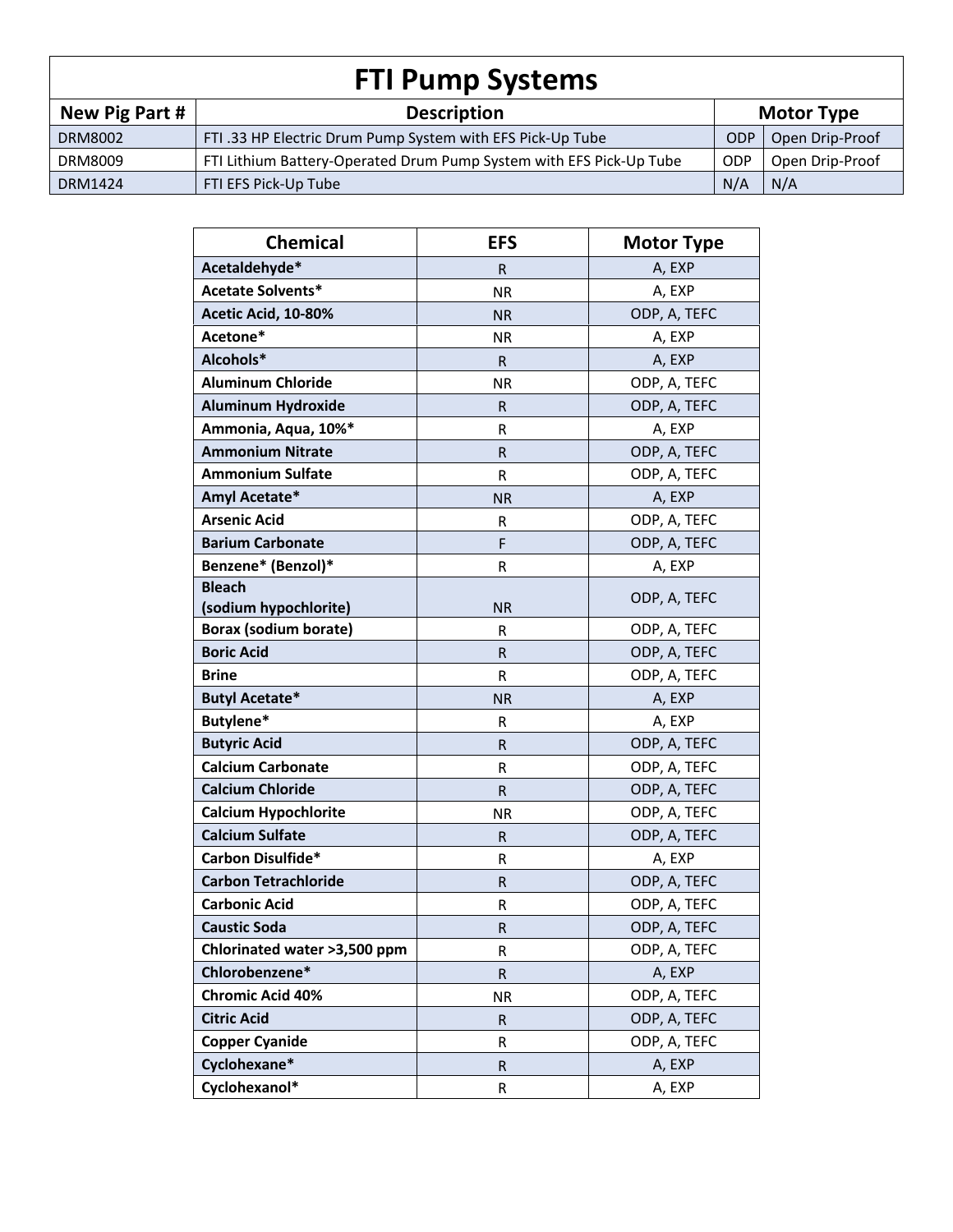| <b>Chemical</b>               | <b>EFS</b>   | <b>Motor Type</b> |
|-------------------------------|--------------|-------------------|
| Cyclohexanone*                | <b>NR</b>    | A, EXP            |
| <b>Detergent Solutions</b>    | R            | ODP, A, TEFC      |
| <b>Diacetone Alcohol*</b>     | <b>NR</b>    | A, EXP            |
| Dichloroethylene*             | R            | A, EXP            |
| Diesel Fuel*                  | $\mathsf{R}$ | A, EXP            |
| Diethyl Ether*                | <b>NR</b>    | A, EXP            |
| Ether*                        | <b>NR</b>    | A, EXP            |
| <b>Ethyl Acetate*</b>         | <b>NR</b>    | A, EXP            |
| <b>Ethyl Chloride*</b>        | $\mathsf{R}$ | A, EXP            |
| <b>Ethyl Ether*</b>           | <b>NR</b>    | A, EXP            |
| <b>Ethylene Chloride*</b>     | $\mathsf{R}$ | A, EXP            |
| <b>Ethylene Glycol</b>        | R            | ODP, A, TEFC      |
| <b>Fatty Acids</b>            | $\mathsf{R}$ | ODP, A, TEFC      |
| <b>Ferric Chloride</b>        | <b>NR</b>    | ODP, A, TEFC      |
| <b>Ferric Nitrate</b>         | $\mathsf{R}$ | ODP, A, TEFC      |
| <b>Ferrous Chloride</b>       | <b>NR</b>    | ODP, A, TEFC      |
| Formaldehyde 37%              | R            | ODP, A, TEFC      |
| <b>Formic Acid</b>            | R            | ODP, A, TEFC      |
| Fuel Oils*                    | R            | A, EXP            |
| Furfural*                     | <b>NR</b>    | A, EXP            |
| Gasoline*                     | R            | A, EXP            |
| Glucose                       | R            | ODP, A, TEFC      |
| <b>Glycerine (Glycerol)</b>   | R            | ODP, A, TEFC      |
| Hexane*                       | R            | A, EXP            |
| Hydrobromic Acid, 20%         | <b>NR</b>    | ODP, A, TEFC      |
| Hydrochloric Acid, 37%        | <b>NR</b>    | ODP, A, TEFC      |
| <b>Hydrofluoric Acid, 50%</b> | <b>NR</b>    | ODP, A, TEFC      |
| <b>Hydrogen Peroxide</b>      | R            | ODP, A, TEFC      |
| Ink                           | R            | ODP, A, TEFC      |
| <b>lodine</b>                 | <b>NR</b>    | ODP, A, TEFC      |
| <b>Isopropyl Alcohol*</b>     | $\mathsf R$  | A, EXP            |
| Isopropyl Ether*              | <b>NR</b>    | A, EXP            |
| Jet Fuels*                    | $\mathsf{R}$ | A, EXP            |
| Kerosene*                     | R            | A, EXP            |
| Lacquer Solvents*             | <b>NR</b>    | A, EXP            |
| <b>Lactic Acid</b>            | R            | ODP, A, TEFC      |
| Latex                         | ${\sf R}$    | ODP, A, TEFC      |
| <b>Lubricants</b>             | R            | ODP, A, TEFC      |
| <b>Magnesium Chloride</b>     | F            | ODP, A, TEFC      |
| <b>Magnesium Hydroxide</b>    | R            | ODP, A, TEFC      |
| <b>Mercuric Chloride</b>      | <b>NR</b>    | ODP, A, TEFC      |
| <b>Mercuric Cyanide</b>       | R            | ODP, A, TEFC      |
| <b>Methyl Acetone*</b>        | <b>NR</b>    | A, EXP            |
| Methyl Ethyl Ketone*          | <b>NR</b>    | A, EXP            |
| Methyl Isobutyl Ketone*       | <b>NR</b>    | A, EXP            |
| <b>Methylene Chloride</b>     | ${\sf R}$    | ODP, A, TEFC      |